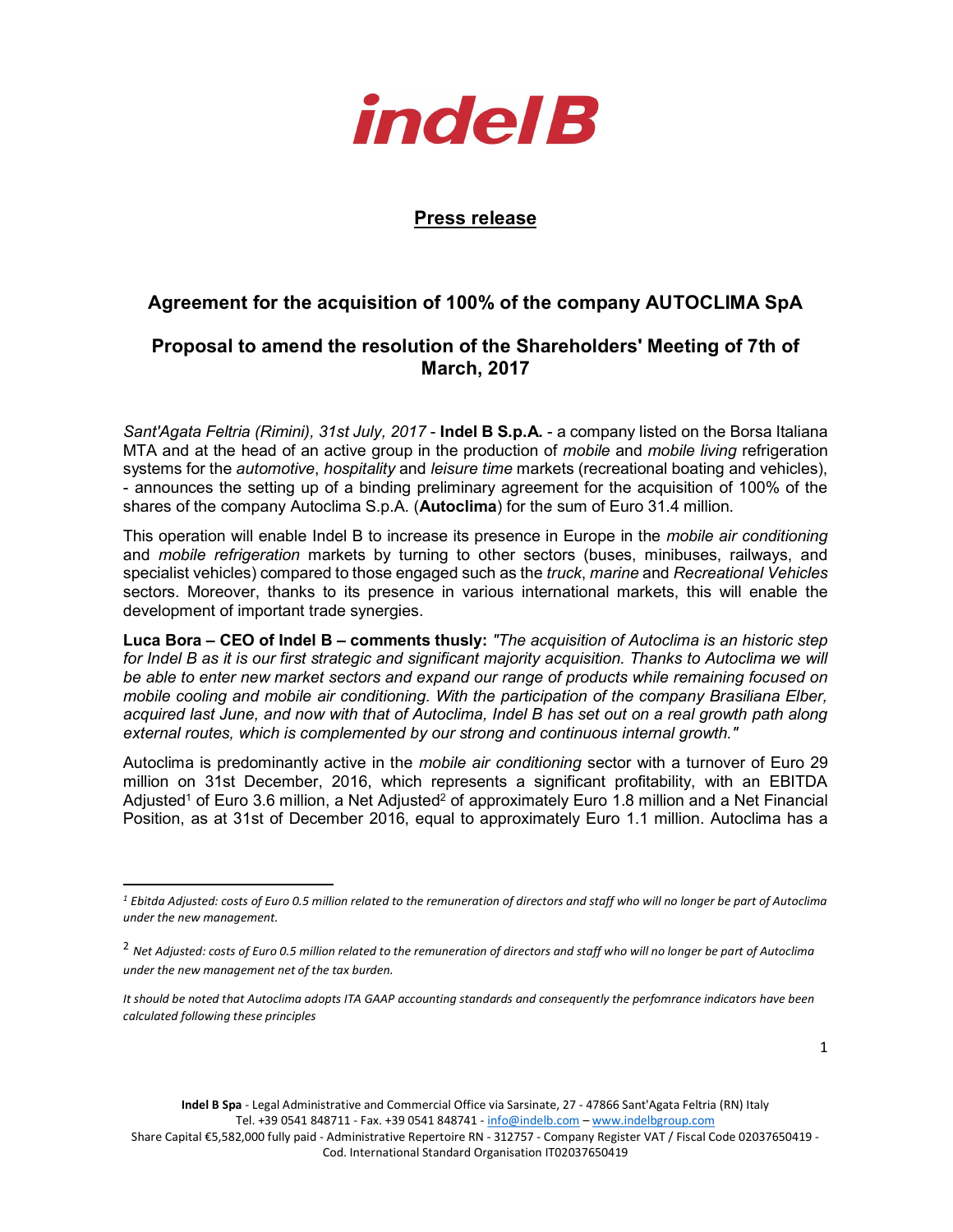50% stake in Clima Motive Srl, which is already 45% owned by Indel B and a 100% stake in the company Autoclima Deutschland Gmbh.

The acquisition will be funded using mainly existing funds and partly by resorting to new bank loans.

The payment of the price for the acquisition of Autoclima will be: for (i) Euro 6 million on the date of subscription of the pre-sale purchase contract as a deposit confirmatory; (ii) Euro 25.4 million at the closing date scheduled for the beginning of September 2017. The agreements stipulate that part of the consideration will be reinvested at the *closing date* by three of the sellers through the subscription of no. 100,000 newly issued Indel B shares at the price of Euro 25 each for a countervalue of Euro 2.5 million. The new shares will be issued under the share capital increase approved by the Extraordinary Shareholders' Meeting of Indel B on 7th March, 2017, subject to change so that new shares can be allocated to non-qualifying holders such as "Qualified Investors" or, indeed, members selling. To this end, Indel B's shareholders will be called to the shareholders' meeting to be convened on 6th September 2017.

The preliminary sale contract stipulates that the parties' commitments must be suspended in the event of the non-occurrence, prior to the *closing date*, of circumstances that could have a significant impact on Autoclima's economic, financial and equity situation of the failure of sellers of clarify specific interim management commitments.

The agreements also provide for the setting up by seller FTS S.p.A. of six-month *lock-up* on n. 50,000 new shares of Indel B.

It is specified that the transaction must not involve related parties within the meaning of Consob Regulation no. 17221/2010.

Indel B in this acquisition was aided by the collaboration of EMINTAD Italy S.r.l. as financial adviser, Grimaldi Studio Legale for legal aspects and PWC for financial and fiscal due diligence.

\* \* \*

This release is available in the Investor Relations section of the Company's website www.indelbgroup.com

Indel B S.p.A. is a company listed in the MTA segment of the Borsa Italiana and controlled by AMP.FIN S.r.l., which is wholly owned by the Berloni family. Indel B SpA is at the head of a major worldwide 50-year running group which is active in the field of mobile refrigeration for the automotive and leisure time sectors and refrigeration for the Hospitality market. The Company is also present in the "car park" air conditioning sector for industrial vehicles and "Cooling Appliances", which mainly comprise wine cellars and small refrigerators for storing milk. The company has a market share value of Euro 150 million.